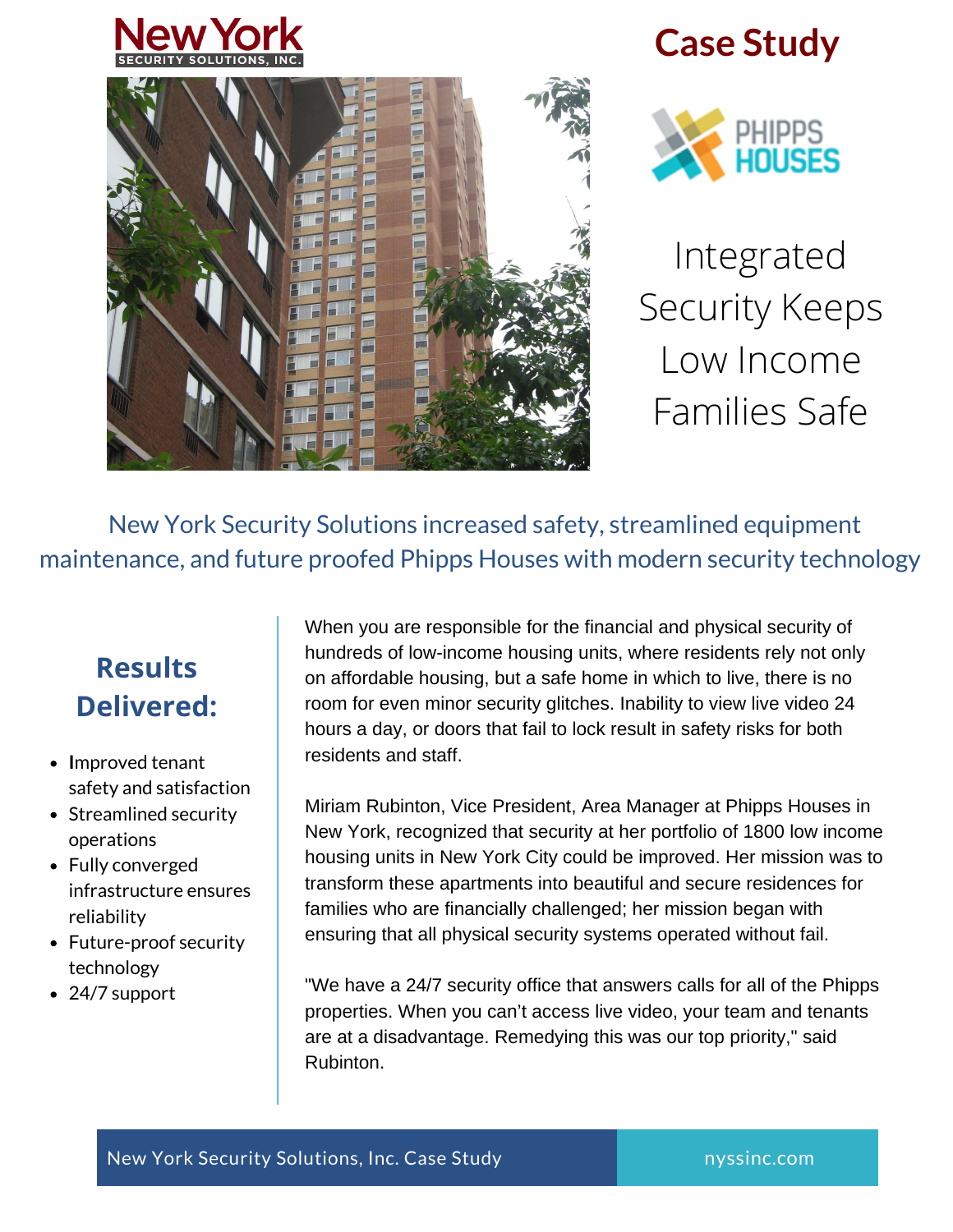

**Miriam Rubinton, Vice President, Area Manager, Phipps Houses**

**"All equipment was expertly installed,the systems don'tfail, and potential problems are identified remotely. We now have eyes on everything."**

**Miriam Rubinton**

#### **Designing a future-proof solution**

When Greg Keeling, CEO of New York Security Solutions, first walked one of the properties, the Henry Phipps Plaza South complex, he immediately pinpointed issues that were impacting not only live video access, but other security risks that could potentially impact Phipps Houses. Keeling and his team tackled immediate security concerns while establishing a long-term design for a comprehensive, integrated solution that would future-proof security operations.

To ensure video reliability, New York Security Solutions designed a converged network, and added additional IP cameras in high risk areas. They incorporated improved access control utilizing mobile credentials, an IP based intercom system, and advanced analytics. They also provided training for Phipps security staff so they could confidently perform initial troubleshooting of new security equipment.

#### **Improved security, streamlined maintenance, and satisfied residents**

As a result, Phipps House residents regularly provide feedback on their increased feeling of safety at Phipps Plaza South. The Phipps House security staff now spend less time overall on managing security operations, and the IT team has also been freed up to focus on nonsecurity related initiatives.

"We focused on Miriam's long-term objectives," said Keeling. "We designed a fully integrated security operation with the right layers of modern technology, so residents are safe, and Phipps Houses is ensured a future-proof security operation."

Phipps Houses continues to award NYSSINC its business because, as Rubinton explains, "They're a full-service, family run company that is significantly more professional and knowledgeable. They understand how fast technology changes, and they don't lock us into things that are not easily upgraded."

"Phipps has been around for over 100 years with a mission to provide affordable housing," says Rubinton. "We love what we do and hope to continue, expand, and improve our services for many years to come."